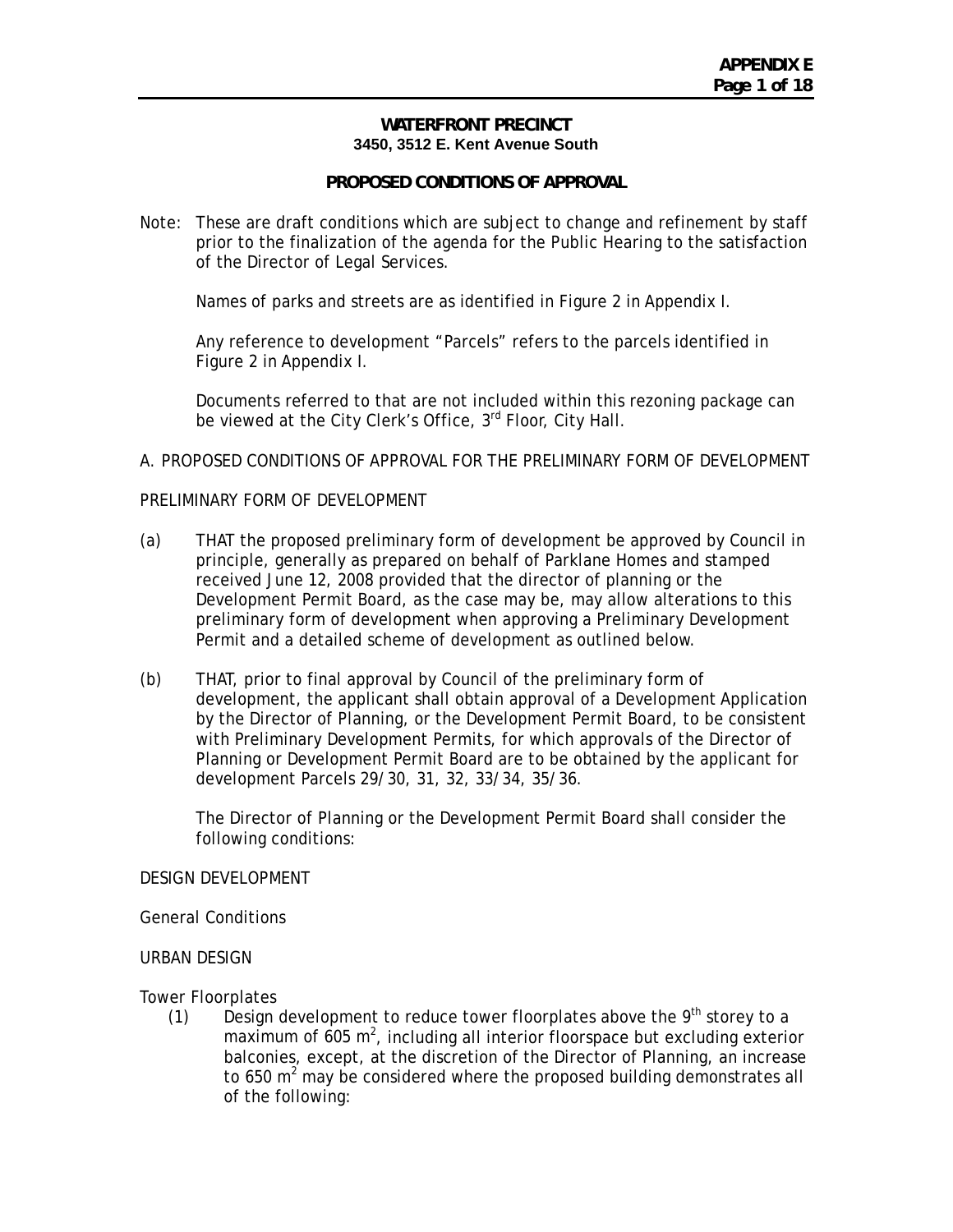- a) exceptional green building design, particularly in the area of energy performance. Exceptional green building design and energy performance will be assessed relative to evolving city standards at time of each development permit application;
- b) exceptional architectural design. While all buildings at EFL are expected to achieve a high standard of quality, materiality and architectural design, taller, larger buildings should be exceptional. Particular emphasis should be placed on articulation to de-emphasize perceived building mass; and
- c) contextually appropriate massing. An increase in building floorplate should be suitable to the localized urban design condition and the role of the building within the overall plan. It should not adversely affect sun on public places, or the perceived scale of buildings adjacent to important public places.

Note to applicant: It is anticipated that there will be a variety of tower floorplate sizes in response to the unique conditions, placement, and role that each tower plays. Consideration should be given to relocating building floorspace to mid-rise massing that further enhances definition and overlook of the street and public places. Allowance must be made at upper levels for reduced floorplate sizes to enable useable outdoor space, and sculpting and capping of tower elements.

### Frontages on Mount Baker Way

(2) Design development to live-work frontages on Mt. Baker way to make them function well as residential units.

Note to applicant: Live-work premises should provide an outlook, daylighting, and private outdoor space appropriate to residential. Livework premises may be a two-storey unit with workspace at grade, living space on the upper level (and possibly on a portion of the lower level), one or both of which has direct access to private outdoor space. Live-work premises may also be a single-storey through-unit with 'work' frontage on the street and 'live' exposure at the rear on a courtyard, mews or residential street.

### Retail Areas

(3) Design development of commercial units to provide adequate retail unit depth for a viable and wide range of retail and service uses with a minimum depth of 15 metres, except those CRU's wrapping minor anchors.

Note to Applicant: To ensure a mix of retail uses and to maximize viability, variable depths will be considered to accommodate a range of retail enterprises, with a target of achieving depths of 18-21 metres wherever possible.

(4) Design development to ensure a mix of small and medium size retail uses to support an active high street.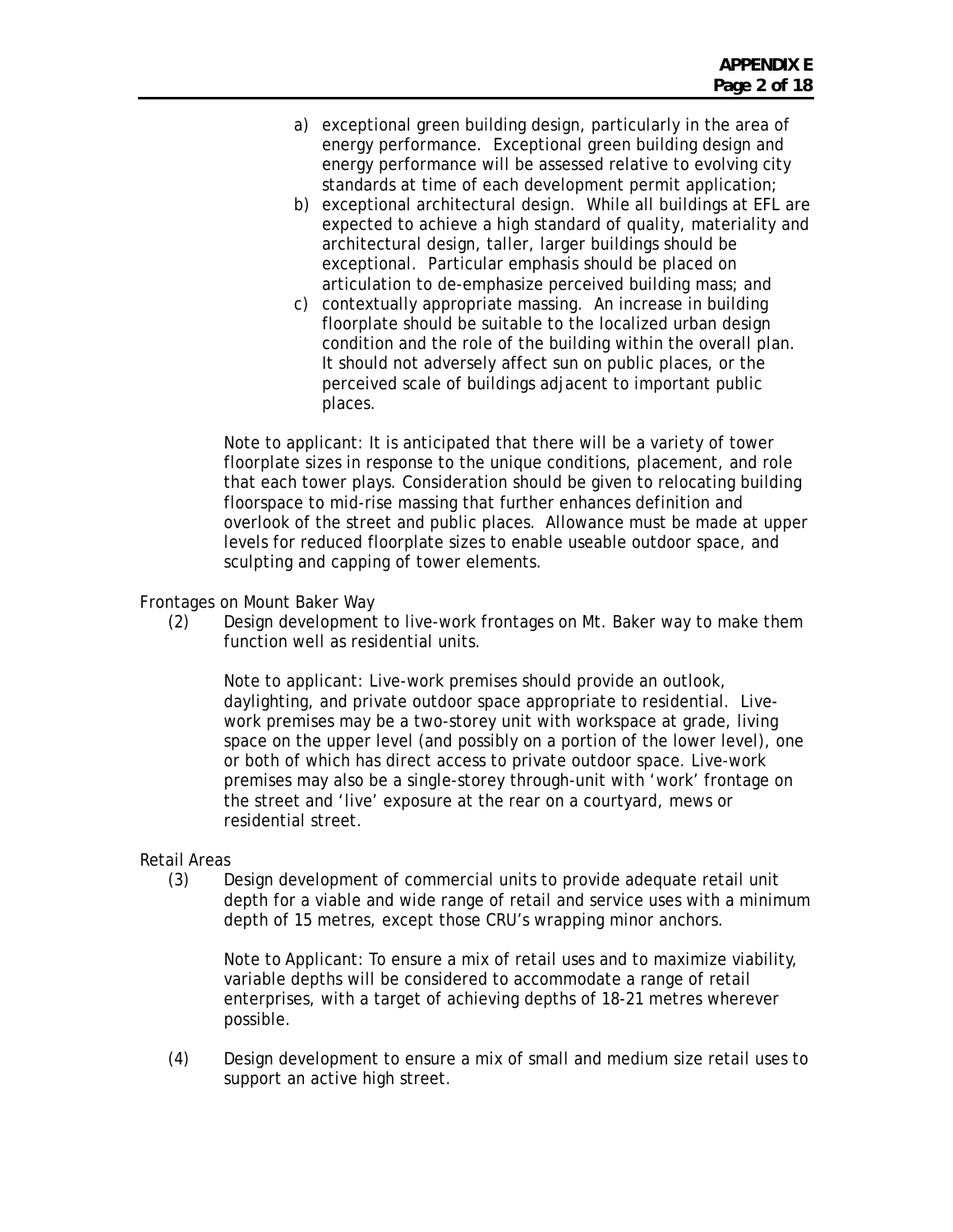Note to applicant: Medium-size stores are to range in size from 930  $m^2$  to 1500  $m^2$ , medium size stores are not to exceed a floor area of 2350  $m^2$ .

(5) Design development to optimize pedestrian interest and retail and service use exposure along the high street by appropriately locating retail anchor tenant entries and related entrances to parking access on the high street.

Surface Rights-of-way

(6) Design development to provide SRWs to secure public access to the secondary system of paths that create permeability and connectivity of the block system, generally as illustrated in East Fraserlands Design Guidelines (see Appendix J), to the satisfaction of the Director of Planning, City Engineer and Legal Services.

Note to applicant: The precise location, width, and functionality of the SRWs are to be determined at Development Permit. SRWs are to be:

- accessible, and comfortable for pedestrians;
- safe, secure, well-lit, ungated and welcoming;
- overlooked by active, inhabited space;

• typically provide visibility and permeability through the block; In addition, SRWs are to be provided over 1.5 m sidewalks contiguous with public parks in Parcels 29/30, and are to be included in the park calculation.

Townhouses at lower levels

- (7) Design development to ensure residential street frontages are primarily comprised of two storey townhouse units with:
	- a) active uses such as living rooms and kitchens, on the main level frontage, not bedrooms;
	- b) a main level raised above grade to create a sense of privacy and a comfortable relationship of dwelling to street; and
	- c) useable private outdoor space adjacent to the street or other private outdoor space directly accessible from the more active living spaces of the unit (ie roof decks, balconies off living areas, circulation spaces and courtyards).

Solar access on important public spaces (Parcels 26, 31, 33/34)

(8) Design development to articulate and shape tower forms in a manner that optimizes solar access to important public spaces, in particular, waterfront plaza and waterfront walk, and the Neighbourhood Parks. Tower forms to which this condition refers are those on 26, 31, and 33/34.

Note to applicant: In some cases this may be accomplished by articulation and shaping of a floorplate that meets the maximum allowable area. In other cases, it may be necessary to reallocate some tower floorspace within the parcel, or to another parcel in the precinct.

**Setbacks** 

(9) Design development to increase residential setbacks along Marine Way, and townhouse setbacks on Kent Avenue North, to 2.5m to ensure appropriate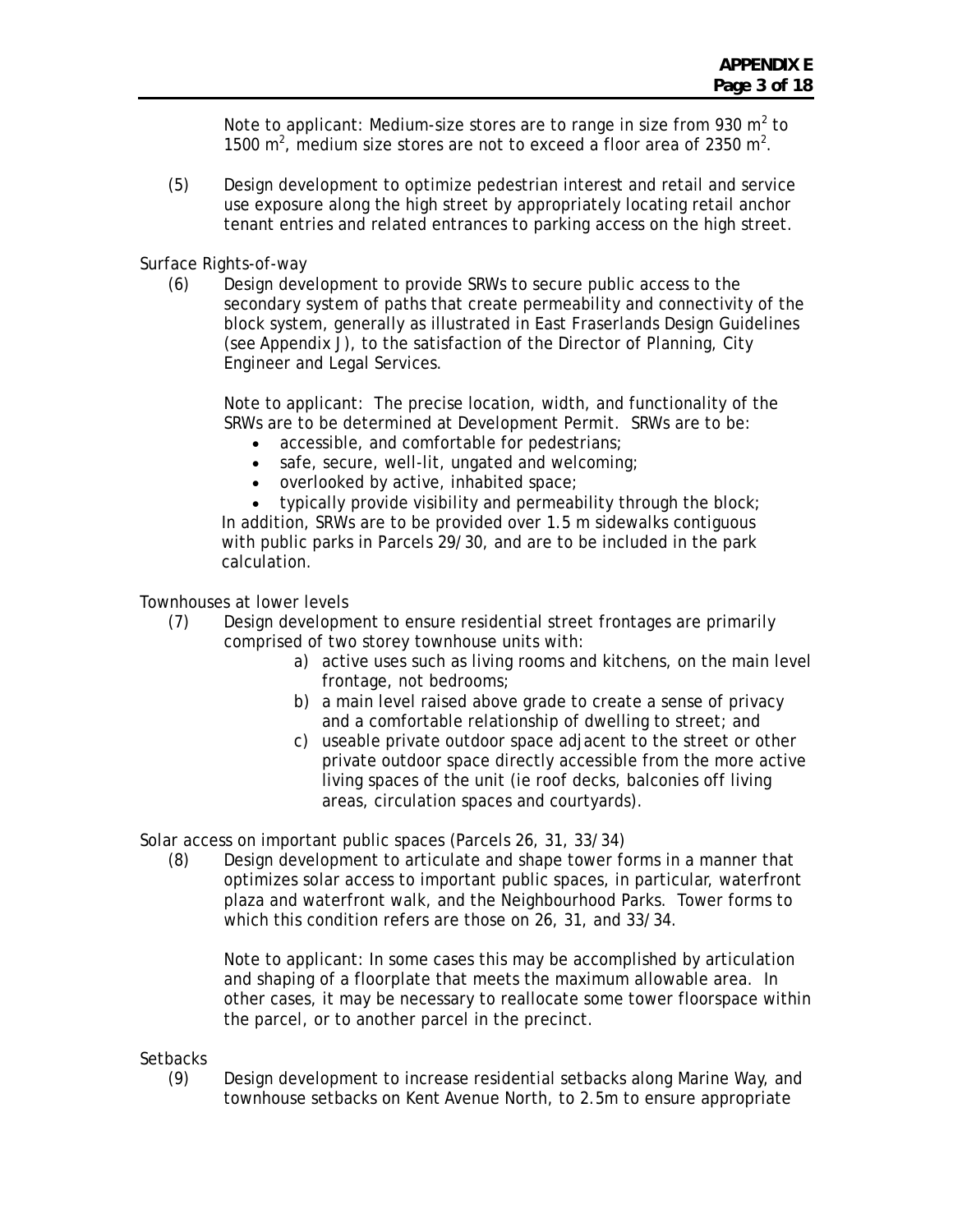relationship of dwelling to street, useable private outdoor space, planting area, trees, and room for steps.

Woonerf Frontages and Setbacks (Parcels 26, 33/34, 35/36)

- (10) Design development to provide increased setbacks along woonerfs where the following criteria are not met in the design of units fronting the woonerfs:
	- a) active uses such as living rooms and kitchens, on the main level frontage, not bedrooms;
	- b) a main level raised above grade to create a sense of privacy and a comfortable relationship of dwelling to street; and
	- c) useable private outdoor space adjacent to the street or other private outdoor space directly accessible from the more active living spaces of the unit (ie roof decks, balconies off living areas, circulation spaces and courtyards).

Note to applicant: This setback and relationship of building to street is contingent on the woonerf design contained within the East Fraserlands Design Guidelines (see Appendix J). Should the final woonerf design vary in concept an increased setback may be required.

Townhouses on Neighbourhood Park (Parcel 29/30)

(11) Design development to increase setback of townhouses on Parcel 29/30 from the neighbourhood park. A minimum setback of 4.5 m is required.

Note to applicant: Setback to include 1.5m sidewalk adjacent to the park, 0.5m planting strip between the sidewalk and any wall, fence, or other delineation of private outdoor space, and 2.5m for landscape division, privacy screening, and patio areas. The sidewalk should be a minimum of 1.5 m wide and the materials should be compatible with the remainder of the perimeter walkway on the park, to be determined when the park is programmed and designed.

(12) Design development to townhouses overlooking the park to create an appropriate configuration and setback on the  $\overline{4}^{\text{th}}$  level to improve solar access to the park.

Signage

(13) Provide a conceptual signage plan that confirms design intent for general precinct related signage, retail frontages, anchor tenancies, individual buildings and addressing. Note to applicant: The conceptual signage package should carefully consider the overall design intent established in the East Fraserlands Design Guidelines (see Appendix J) with respect to character.

Parcel 27

(14) Design development at the time of Development Permit to demonstrate that a reallocation of density and increase in the illustrative form of development height for Parcel 27, if sought by the applicant, will in the opinion of the Director of Planning, produce a superior urban design and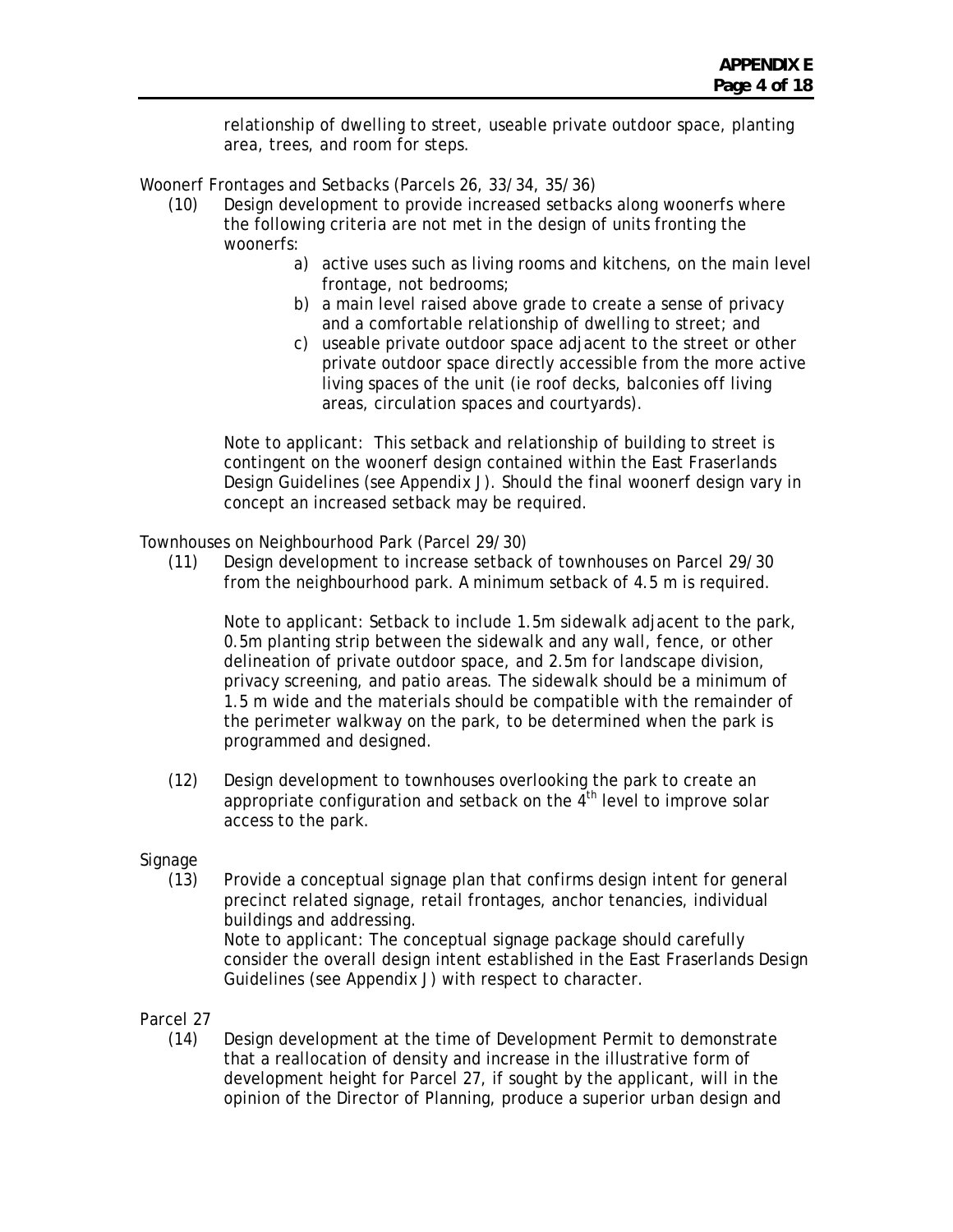ensure that the scale and definition of streets and public places is not diminished.

Parcel 31

- (15) Design development to articulate and shape the tower form in a manner that considers solar access on the waterfront plaza and mill bay road, and reduces apparent upper level mass as viewed from mill bay.
- (16) Design development to articulate upper level massing in a way that provides greater opportunity for terraces and balconies.

# Parcel 32

- (17) Design development to ensure that the height, width and design of the central covered public outdoor access between Mill Buildings provides a high amenity, clearly public, access and views to the riverfront.
- (18) Design development to ensure that the waterfront restaurant on Parcel 32 has a double height ground floor.
- (19) Design development to address appropriate screening and enhancement of the parking ramp edge. The west facing edge of the building should take advantage of its waterfront location and its adjacency to an important part of the public realm.

## Parcel 33/34

(20) Design development to provide terracing and setbacks at upper levels overlooking the park.

### Parcel 35/36

(21) Design development to create upper level articulation and setbacks providing enhanced opportunities for private outdoor space.

# **HERITAGE**

(22) Design development at the Preliminary Development Permit to integrate heritage artifacts including the traveling crane, fluted v-rollers, and large engine, into the public realm and or building design.

Note to applicant: Heritage artifacts should be sited in the general vicinity of their original locations where possible.

(23) Complete an interpretive strategy that documents and communicates the history of the site to future residents of East Fraserlands.

### PHASING

- (24) Development is to be phased generally to follow the sequencing set out below:
	- a) Parcels 29/30 and 33/34
	- b) Parcels 31, 32, 35/36
	- c) Parcels 26 and 27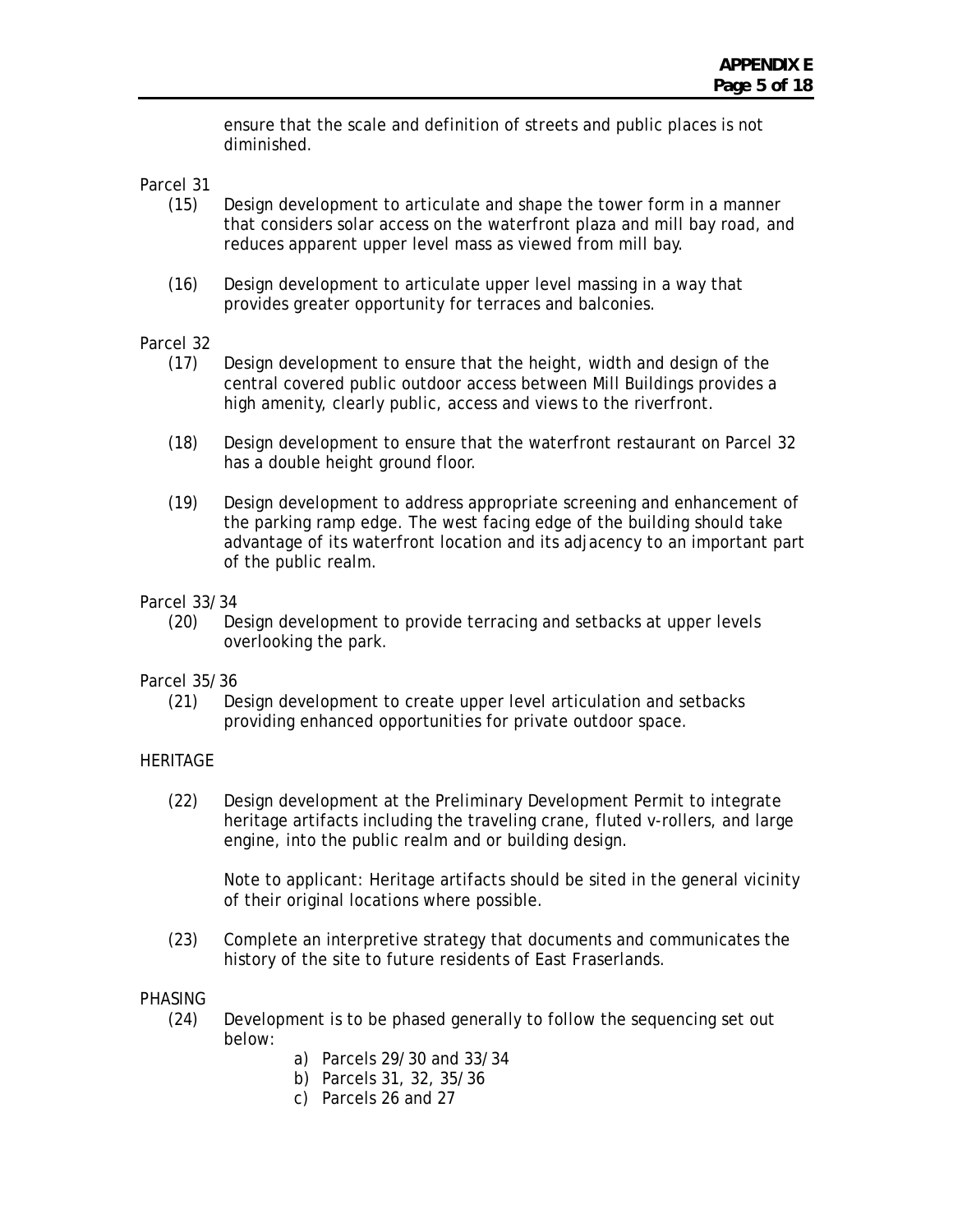Note to applicant: Parcels 31 and 32 are to be developed immediately following resolution of groundwater remediation but not sooner than the phasing sequence as set out above.

## LANDSCAPE DESIGN

### Public Realm

(25) Provision of a variety of spaces consistent with the East Fraserlands Design Guidelines (see Appendix J) . Aspects to consider include special paving, lighting, planting, driveway crossings, pedestrian entrances, walkways, site furniture, weather protection, garbage storage, recycling and loading facilities.

### Open Space and Landscape Treatment

- (26) Provision with each Development Permit application of a design rationale outlining the programming of the outdoor spaces and landscape structures, including overall use, sustainable design features (planting, water, composting, soil, habitat), urban agriculture, access and security.
- (27) Provision with each Development Permit application for the inclusion of urban agriculture features that are appropriate to the size, unit configuration and location of the proposed development parcel, to ensure that the diverse needs of the future resident population can be met.

Note to applicant: Urban agriculture features, particularly shared garden plots and edible landscaping, should meet the intent of the City of Vancouver's Food Policy objectives and relevant guidelines. Careful consideration should be given to adequate solar exposure, provision of hosebibs for urban agriculture areas, and opportunities for tool storage, composting and seating.

### **Technical**

- (28) Provision of optimum planting depth and volume (may be beyond BCLNA Landscape Standards) for all areas planted on slab. Structures such as underground parking slabs and retaining walls may need to be altered to provide adequate depth and continuous soil volumes.
- (29) Provision with each Development Permit application of a full Landscape Plan. The Landscape Plan should illustrate proposed plant materials (with common and botanical names, plant sizes, and quantities), paving, walls, furniture, fences, lighting, site grading and other landscape features. Plant materials should be listed in a Plant List that is clearly keyed to the Landscape Plan. The Landscape Plan should be a minimum of 1:100  $(1/8" = 1' - 0")$  scale.
- (30) Provision with each Development Permit application of large scale sections 1:50 (1/4"=1') illustrating the townhouse to public realm interface at the streets, lanes and Woonerfs. The sections should include planters, retaining walls, guardrails, patios, privacy screens, stairs and tree planting depths.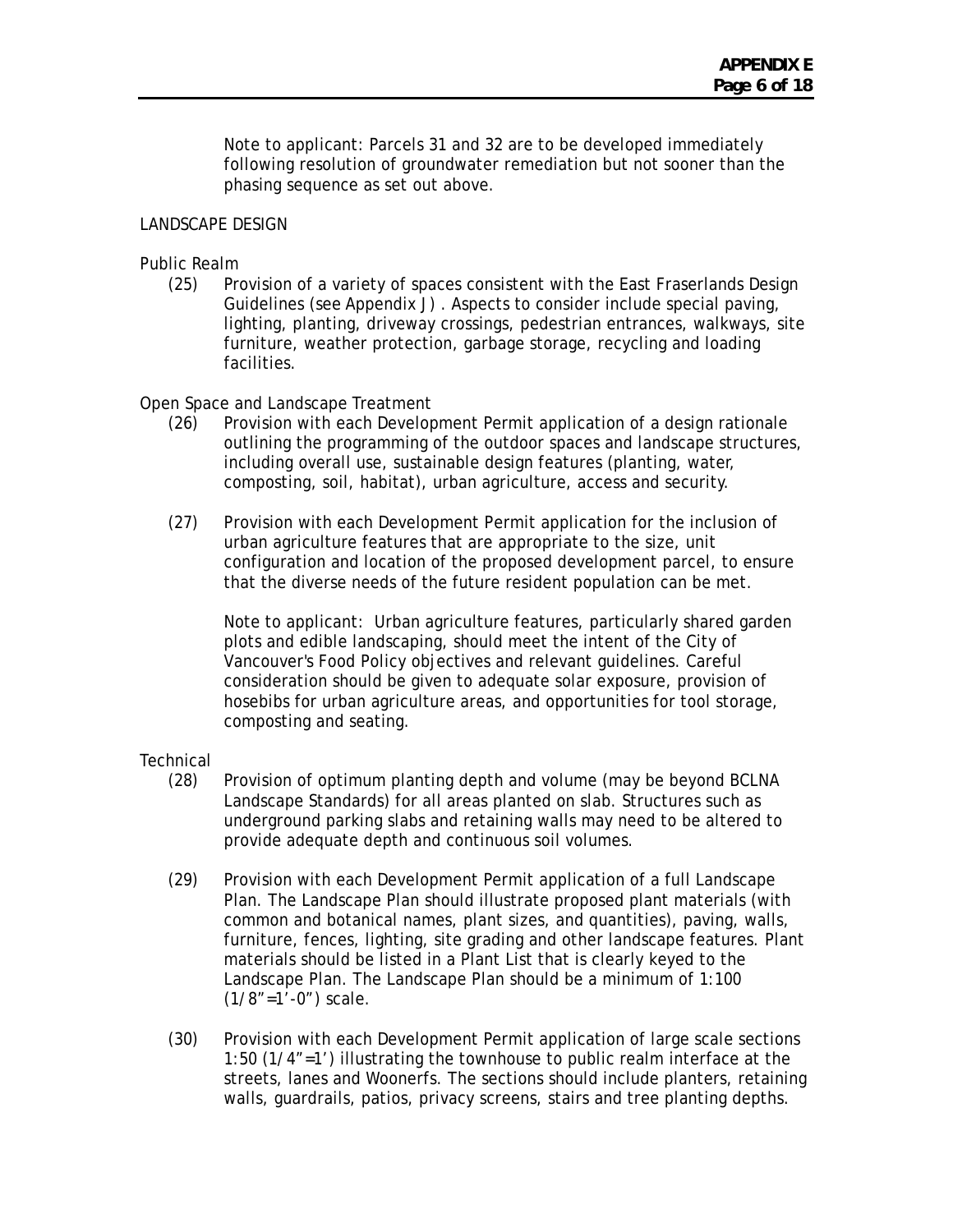# CRIME PREVENTION THROUGH ENVIRONMENTAL DESIGN (CPTED)

- (31) Design development to take into consideration the principles of CPTED having particular regard for:
	- maximizing surveillance provided by ground level residential units to the pedestrian mews;
	- providing clear definition between public and private spaces;
	- providing secure access to services such as residential mail and garbage without using public property;
	- providing convenient and secure access if residential parking is proposed off-site;
	- reducing the scale of large areas of underground parking to serve specific buildings where possible;
	- reducing opportunities for crime in underground parking areas by providing full separation between user groups and improving visibility,
	- reducing opportunities for break and enter;
	- reducing opportunities for mail theft; and
	- reducing opportunities for graffiti and skateboarding where not programmed in open spaces.

### SOCIAL DEVELOPMENT

(32) Provision with each Development Permit application of a range of common area amenities that are appropriate to the size, unit configuration and location of the proposed development parcel, to ensure that the diverse needs of the future resident population can be met.

Note to applicant: Indoor and outdoor area amenities should meet the intent of the High-Density Housing for Families with Children Guidelines. The basic structure and aesthetics of the outdoor amenity areas should allow flexibility for future alternate uses of the spaces.

(33) Provision of a minimum of one family childcare unit in each of the Affordable Housing buildings where family housing is provided, to the satisfaction of the Managing Director of Social Development.

Note to applicant: Family childcare unit layouts should comply with the requirements of the Community Care Facility Licensing and should be licensable for the maximum number of spaces.

# **PARKS**

# Waterfront Plaza and the Central Waterfront

(34) Design development of the waterfront plaza and central waterfront subject to public consultation to ensure the day-long vitality of the spaces, provide for informal play, create a comfortable scale and accommodate a wide range of future activities, including special events and festivals.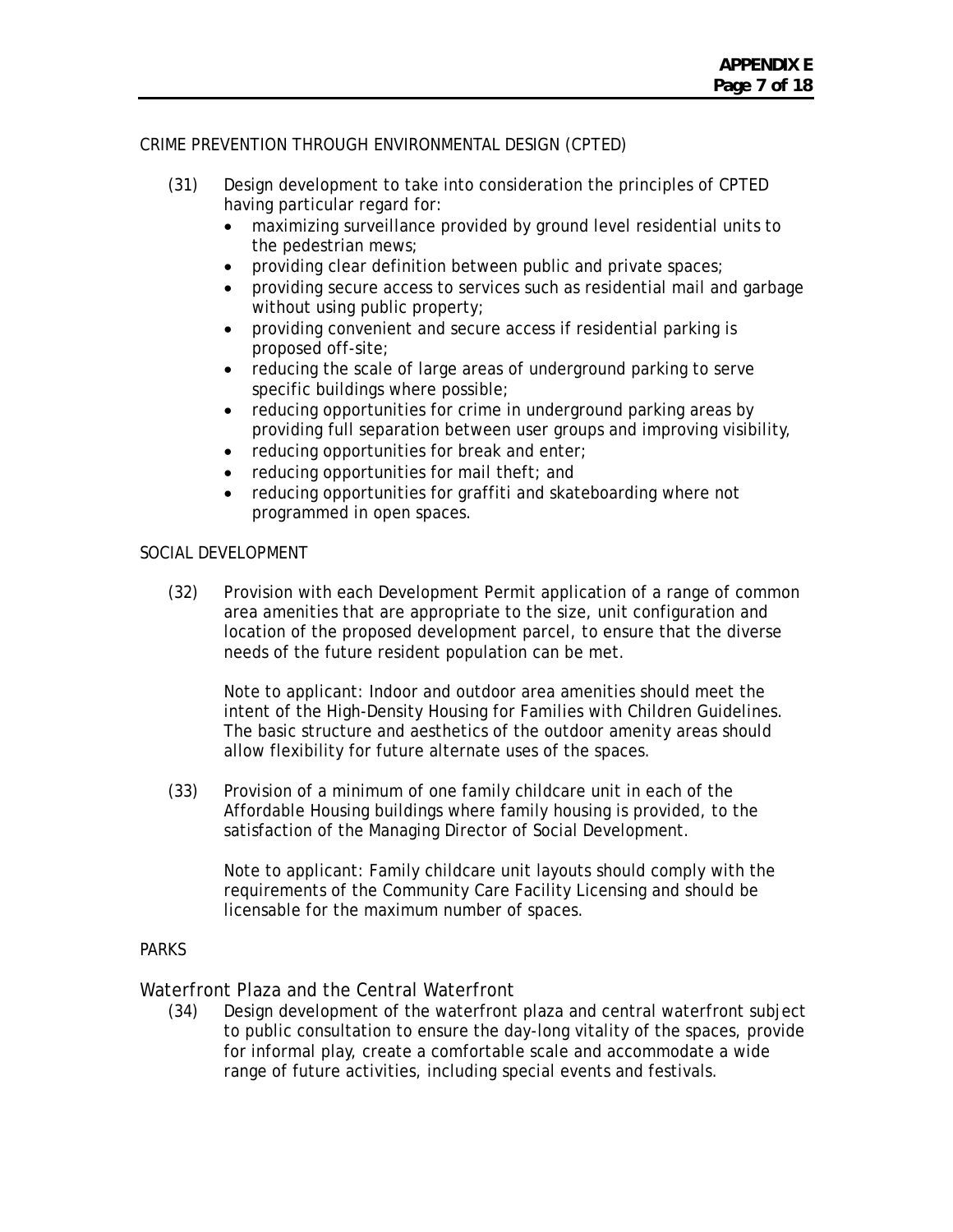Note to applicant: Consideration should be given to features and seating that animate and provide comfort in those spaces; and power and water should be available to support proposed plaza activities, such as farmers' market, special events, festivals and a possible future café or food service kiosk.

(35) Design development to ensure adequate and easily accessed storage for furnishings and equipment that support programming of the plaza.

Note to applicant: This could be provided in the community centre.

(36) Design development to the water play area proposed for the north end of the waterfront plaza to ensure it is universally accessible, can be used safely and is attractive when not in use.

Note to applicant: Need to consider whether it can be used without supervision, would there be standing water, how could it be used offseason, how accessible it is, etc.

(37) Design development to the proposed beach to ensure universal access and maintenance vehicle access.

Note to applicant: The beach must be accessible to everyone and the Park Board will require vehicular access for occasional maintenance.

- (38) Design development to ensure a high level of seating along the entire central waterfront.
- (39) Design development to identify appropriate locations for weather protection along the central waterfront to support activity in inclement weather.
- (40) Design development to site and design one or more fenced off-leash areas for dogs.

Community Centre

(41) Design development to the satisfaction of the General Manager of Parks and Recreation for a community centre having a floor area of at least 2790 m².

Note to applicant: The community centre programming will be subject to a public consultation process, in conjunction with the Park Board, including the residents living in the new community, the residents of West Fraserlands and from the Victoria Fraserview Killarney community.

Shoreline Park

(42) Design development to ensure the ultimate grading and landscape of the proposed water features/wetland in the Kinross corridor just upland of the sanctuary island.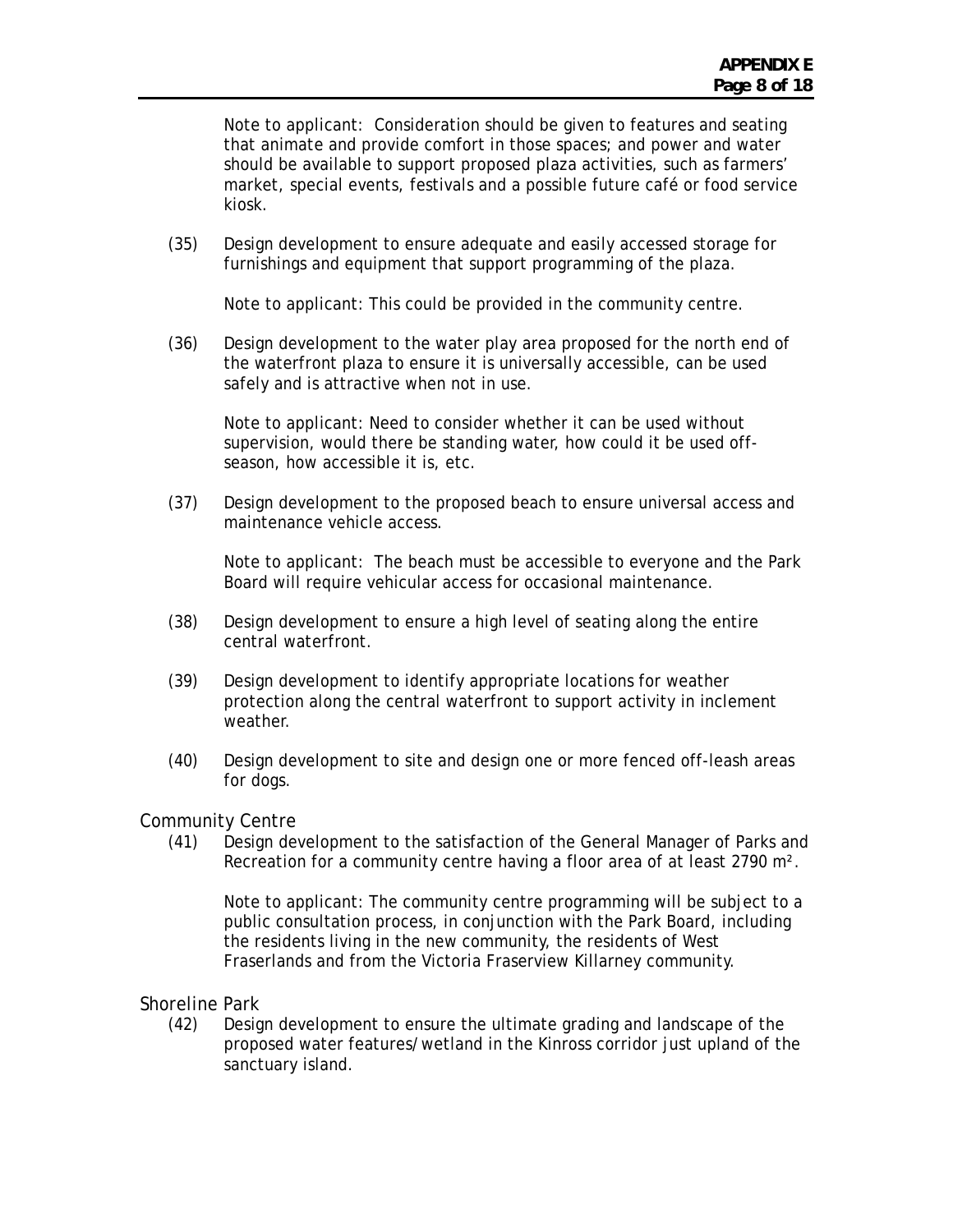Note to applicant: Bridge structure(s) will need to be designed and built to accommodate the crossing(s) by the required pathway(s).

(43) Design development to maintain the integrity of the sanctuary island for habitat.

Note to applicant: Detailed design should discourage people or dogs from accessing the sanctuary island in the proposed Shoreline Park.

(44) Design development to ensure the inlet west of the mill buildings, at the foot of west woonerf, is an attractive and engaging ecological feature.

Neighbourhood Park

(45) Design development to ensure a connected network of sidewalks within the park to increase its usability.

**Other** 

- (46) No utilities located in or adjacent to parks will be included in the park calculation.
- (47) All park programming for individual parks should be subject to a public consultation process, in conjunction with the Park Board, including any residents living in the new community, the residents of West Fraserlands and from the Victoria Fraserview Killarney community.

### ENGINEERING

Public Realm Plan

(48) Design development of the mill bay dock and sheer boom to the satisfaction of the General Manager of Engineering Services.

Note to applicant: The design of the dock and sheer boom should consider: integration into the design of the restaurant pier structure, public access from the waterfront plaza, protection of the dock and pier, and accommodation of future ferry services. Arrangements for appropriate access to, and maintenance of, the dock will require a legal agreement.

(49) Design development such that the pedestrian and cyclist routes along the waterfront are hard surfaced, continuous and separated throughout. They may converge with minimum separation where required (eg. on structures, in lookout park, and in front of the mill buildings).

Note to applicant: Cyclist routes shall have clearly defined pedestrian crossing points in appropriate locations. The design of the pedestrian and cyclist routes shall be generally as shown in the East Fraserlands Design Guidelines (see Appendix J).

(50) Design development such that street trees are only provided where protection for the trees is also provided to the satisfaction of the General Manager of Engineering Services.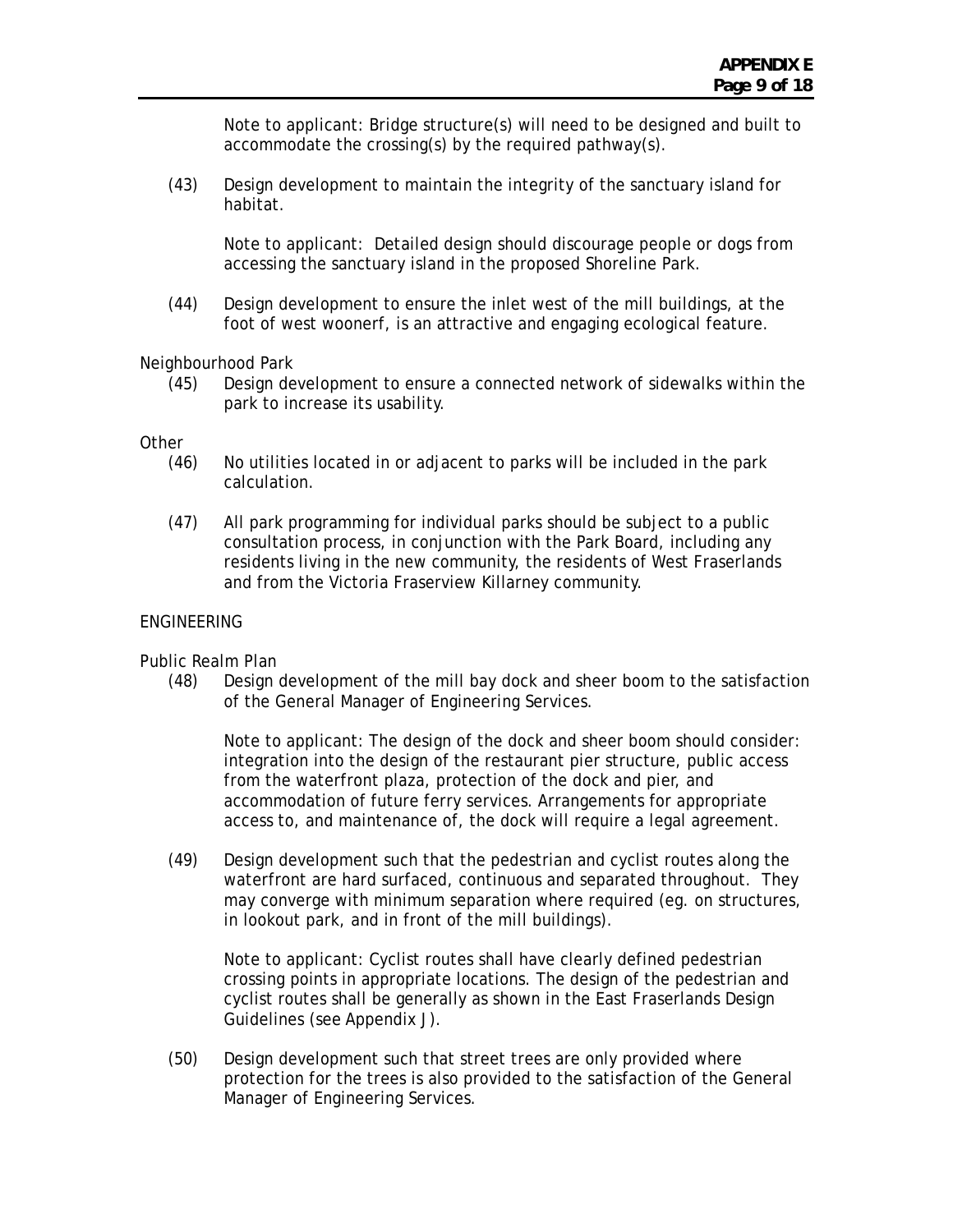Note to applicant: Where located adjacent to driving surfaces, trees should generally be located between the sidewalk and the driveable surface.

Note to applicant: Design of the woonerfs may require an alternate design approach and any design is subject to the standard review process and will be subject to approval by the General Manager of Engineering Services. Any design must provide an equal or better level of protection as a standard curb and gutter.

(51) Design development such that all roads have a standard crown profile.

Note to applicant: If a road requires a different profile, the detailed design will be considered through a detailed design review process.

(52) Design development such that both sides of streets have pedestrian friendly sidewalks.

Note to applicant: Design of the Woonerfs may require an alternate design approach and any design is subject to the standard review process and will be subject to approval by the General Manager of Engineering Services.

- (53) Design development such that the proposed woonerfs address the safety and protection of pedestrians, cyclists, and landscape materials to the satisfaction of the General Manager of Engineering Services.
- (54) Design development such that the lighting design including proposed catenary lighting is finalized to the satisfaction of the General Manager of Engineering Services.
- (55) Design development such that the rainwater management system can accommodate peak stormwater runoff and elements such as raingardens and bioswales accommodate tree growth.

Note to applicant: Any water that flows from private to public property is subject to public safety considerations as well as the regulatory framework that governs water conveyance from public to private property.

- (56) Design development such that planting strips minimize intrusion into adjacent pathways.
- (57) Support agreements will be required where properties require support by means of a retaining wall or any other structure adjacent to City street prior to occupancy of any buildings on the parcel requiring the agreements.
- (58) Design development such that all streets accommodate all legal users including vulnerable users.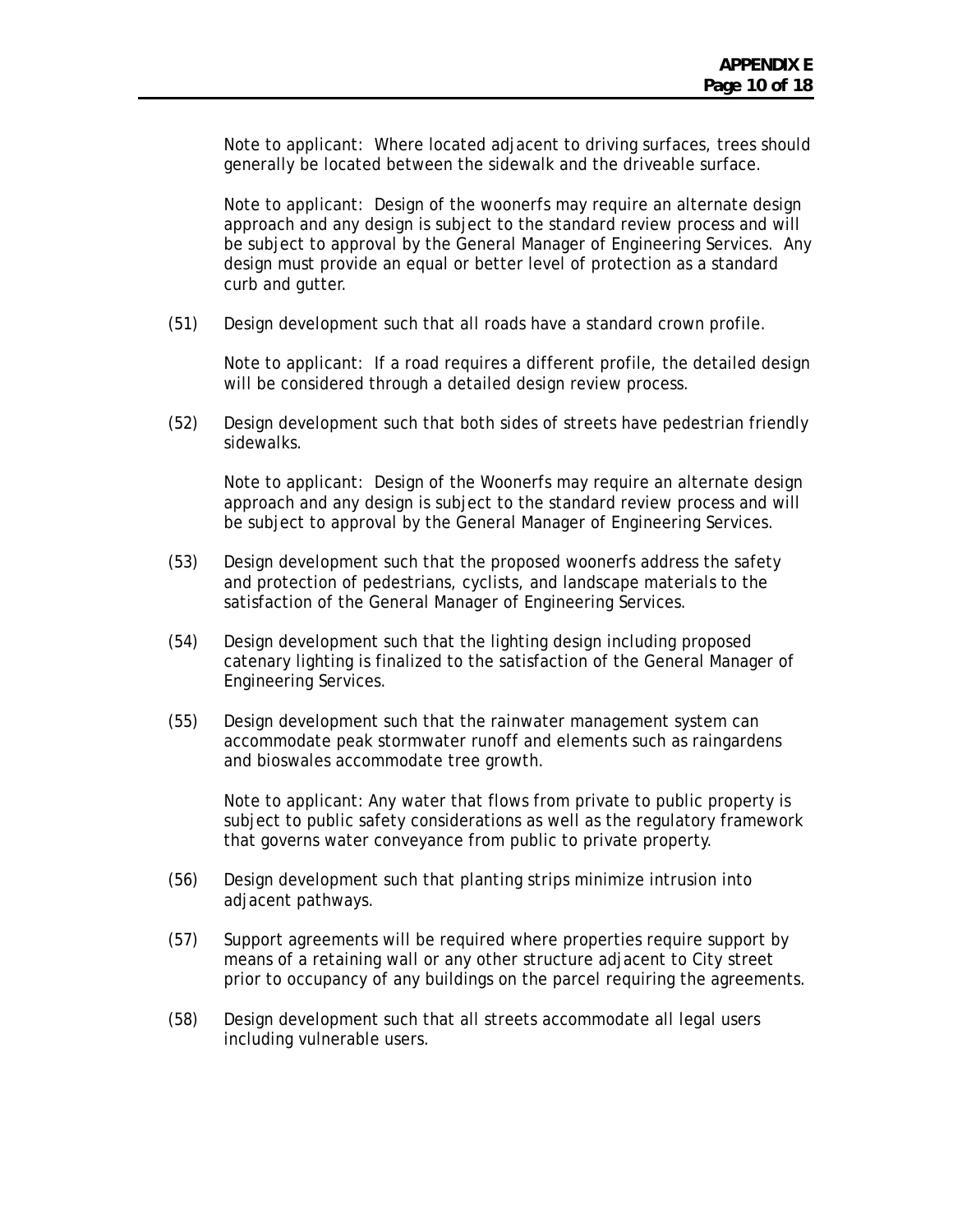Parking

- (59) Confirm on the drawings submitted for Development Permit application that the parking layout adhere with the City of Vancouver Parking and Loading Design Supplement.
- (60) Design development such that on-site loading is properly accommodated. Detailed loading design including turning swaths where appropriate shall be provided before the issuance for any development permit.
- (61) Provision at Development Permit application of an updated Parking and Loading Study for each Parcel and as part of this study turning templates for all parking and loading access points and for all internal parking and loading circulations be clearly shown.
- (62) Provision at Development Permit application, for each multiple dwelling building where 10% or more of the units contain secondary units, of details to the satisfaction of the General Manager of Engineering Services on the increased impacts of secondary units on streets and the neighbourhood. The City Engineer, if deemed necessary, may require additional mitigation measures at the development permit stage.

Note to applicant: Details may be requested in the form of a Transportation Study that examines vehicle volumes with and without secondary units and suggests mitigation measures for any impacts.

- (63) Design development to include that provision of adequate parking spaces, as required by the Parking By-law, for Parcel 32 retail uses be accommodated as part of Parcel 31 parking.
- (64) Design development to ensure parking and loading access for each parcel be either off the lane or vehicular mews, with the exception of Parcel 32 where parking access can be from the street.

### ENVIRONMENTAL SUSTAINABILITY

(65) Buildings evaluated under the Canadian Green Building Council's (CaGBC) Leadership in Energy and Environmental Design for New Construction (LEED NC-1) program must achieve all prerequisites and the equivalent of 39 credits (LEED Gold) from the project checklist. (Refer to Appendix D) 22 of 39 equivalent credits that are achieved must be those identified as city priorities in appendix D.

Note to applicant: The LEED NC-1 project checklist should identify targeted credits and a project sustainability strategy with references to the project drawings where applicable that articulate how the applicant will achieve each credit or prerequisite and demonstrate compliance.

(66) All buildings that are not evaluated under the LEED NC-1 program will achieve a Gold rating under either the Built Green program, or the Built Green "Multi" program, with a minimum Energuide score of 80.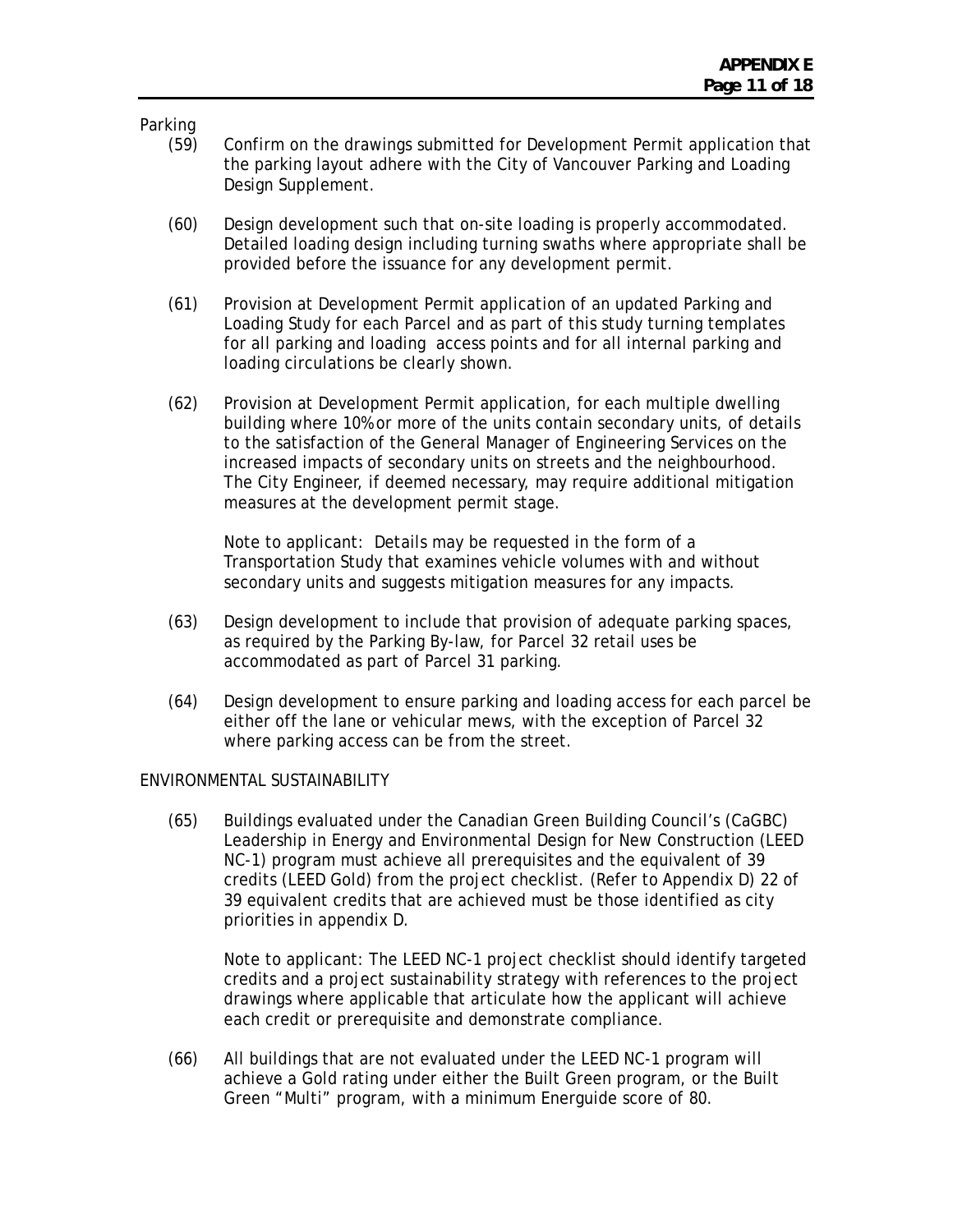Note to applicant: A Built Green project checklist identifying targeted credits and a project sustainability strategy on how the applicant will demonstrate compliance will be required. A copy of the Energuide report (including both completed "P" and "N" files) will be required at occupancy permit.

- (67) Provide a compliance strategy and timeline that outlines the documentation process required to achieve LEED NC-1 Gold and/or Built Green Gold equivalent, include reference to appropriate documentation at development permit, building permit and occupancy permit stages.
- (68) Use of electrical resistance heating for residential heating is not permitted.
- (69) All domestic appliances installed in residential units that are applicable to the Energy Star<sup>™</sup> program will have an Energy Star<sup>™</sup> label.
- (70) Provide for individual in-suite metering for energy use.

Note to applicant: Meter displays will be in a prominent location to encourage usage and improve effectiveness.

(71) No natural gas fireplaces are to be installed within dwelling units. Ornamental non-combustion fireplaces are permitted if they are not heat producing.

Note to applicant: All fireplaces are discouraged. A letter from a professional engineer outlining any provision for ornamental fireplaces is to be submitted at the time of application for a Building Permit to state that the fireplaces installed are not heat producing.

- (72) Provide a green roof over concrete structures, excluding the tops of towers. Roofscapes should be highly programmable, useable and accessible.
- (73) Provide three streams of waste removal both in-suite and in-building for the development (regular garbage, recyclable materials and organics). The development site is to provide adequate space and infrastructure to accommodate three streams of waste removal including fully outfitted areas that can be made active upon implementation of an organics collection system.
- (74) Twenty percent of all residential parking spaces (excluding visitor parking) will have electric outlets for electric vehicles.

Note to applicant: The outlets must meet the specification laid out in section 86 'Electric Vehicle Charging' in the Canadian Electrical Code including a 20 amp receptacle circuitry that is designed for all spaces, excluding visitor parking. Clarification for how power will be allocated must be provided.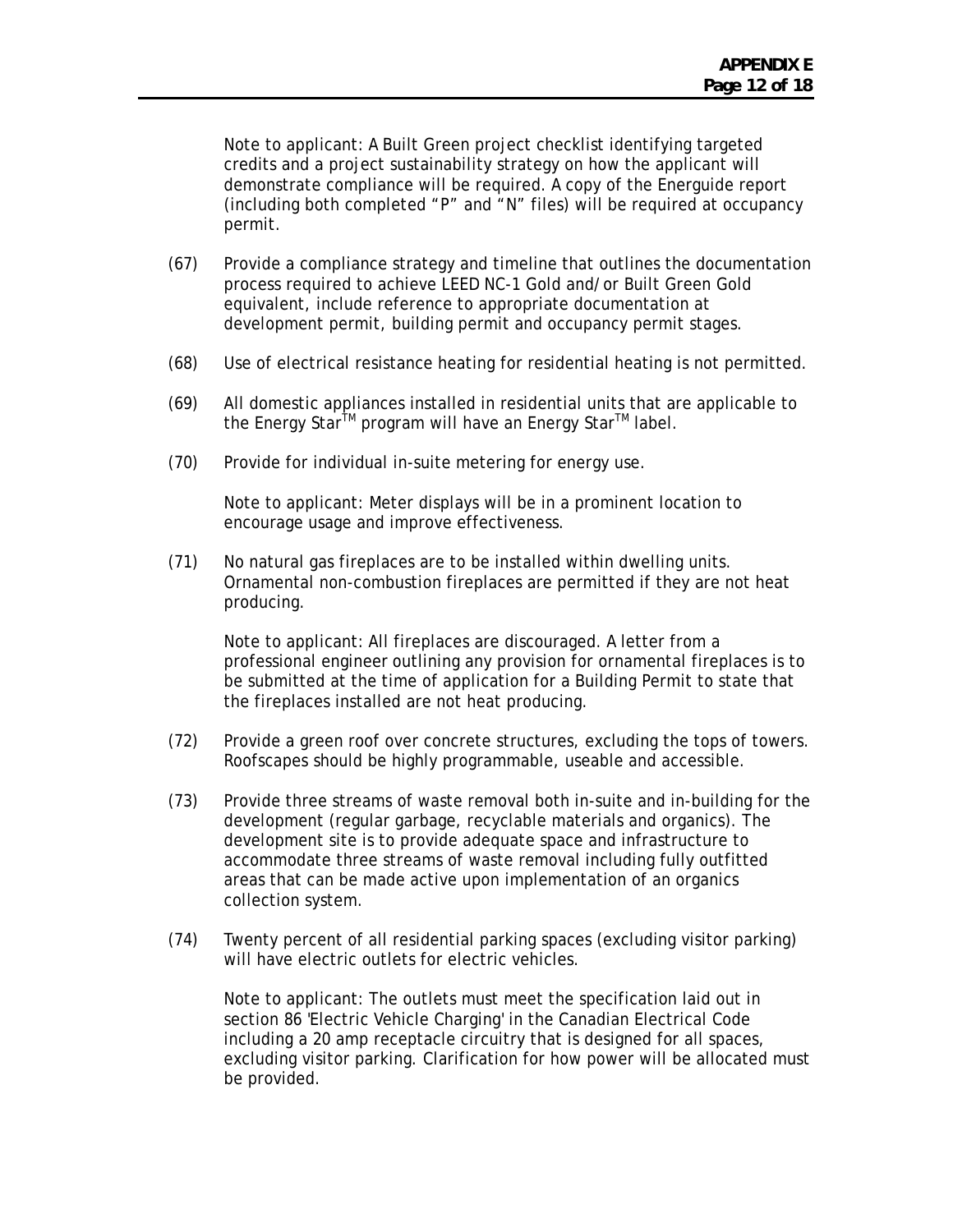## NEIGHBOURHOOD ENERGY UTILITY

- (75) Building design is to include provision of connections to, and be compatible with, the Neighbourhood Energy Utility proposed for the area.
- (76) Buildings shall, upon implementation of the Neighbourhood Energy Utility, connect to the system for provision of all building heating and domestic hot water services. Exceptions, however, may be granted by the City Engineer on a case by case basis for the use of solar systems to generate heat energy or equipment to acquire waste heat energy from the refrigeration or cooling system of a building for the purpose of supplementing the heat energy provided by the Neighbourhood Energy Utility.
- (77) Provide compatible, energy efficient design and details of the in-building heating and domestic hot water for the connection to the Neighbourhood Energy Utility proposed for the area.

### SECONDARY UNITS

(78) Prior to Development Permit issuance, a covenant will be required to ensure that the number of strata lots created upon registration of a strata plan is consistent with the approved number of principle dwelling units.

### B. PROPOSED CONDITIONS OF BY-LAW ENACTMENT

### AGREEMENTS

 THAT, prior to enactment of the CD-1 By-law, the registered owners shall, at no cost to the City make arrangements for the following, on terms and conditions satisfactory to the Director of Legal Services:

### CHARGE SUMMARY

(1) Provide to the Director of Legal Services a charge summary of the titles to the subject lands, in accordance with her specifications.

### **FNGINEFRING**

Services Agreement

- (2) Execute a Services Agreement to detail the delivery of all on-site and offsite works and services necessary or incidental to the servicing of the subject site (collectively called "the Services") such that they are designed, constructed and installed at no cost to the City, and that all necessary street dedications and rights-of-way for the Services are provided. The services shall include:
	- a) the upgrading of all Storm, Sanitary and Water systems as required by the development;
	- b) a route to the satisfaction of the General Manager of Engineering Services and the Fire Chief that is south of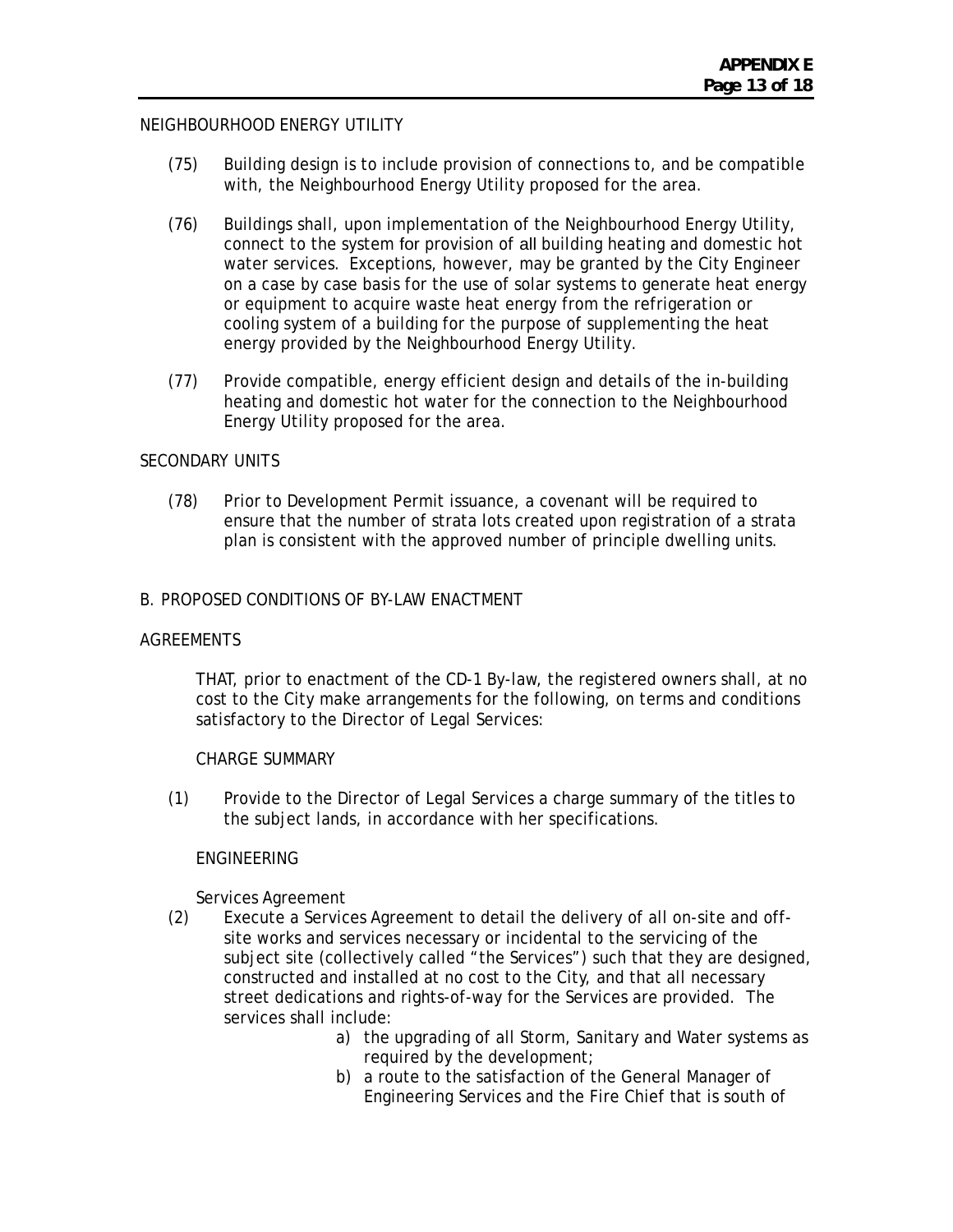the CP Rail ROW and connects Kerr Street with the High Street and is suitable for fire access;

- c) design and construction of all rail crossings;
- d) a continuous waterfront walkway and bikeway;
- e) the provision of a floating dock attached to the pier structure at the Waterfront Plaza, generally as shown in the East Fraserlands Design Guidelines (see Appendix J), subject to the execution of a maintenance agreement for the dock;
- f) pathways as needed that provide continuous and uninterrupted passage along the river's edge, or a suitable alternate route within a reasonable distance through all phases of development such that the connection between the Burnaby foreshore and West Fraserlands for pedestrians and cyclists is maintained through all phases of development;
- g) at least one temporary vehicular and pedestrian access route to the waterfront from the town square through all phases of development;
- h) all roads, pathways, sidewalks, lanes, woonerfs, mews, boulevards, greenways, bikeways and all other hard or soft-scaped surface and subsurface elements for public access as generally shown in the East Fraserlands Design Guidelines (see Appendix J); and
- i) provision of life-cycle assessments for all non-standard materials proposed for City streets.

Rail Crossings

(3) Assign to the City, from CP Rail and any relevant authorities, agreements and approvals satisfactory to the Director of Legal Services in consultation with the General Manager of Engineering Services relating to street crossings and maintenance provisions over all railways, generally in those locations shown in the East Fraserlands Design Guidelines (see Appendix J).

> Note to applicant: The dimensions, conditions, exact locations, and timing of delivery are to be part of the agreements. One of the vehicular crossings shall maintain the City's seniority and be a dedicated crossing while the other crossings shall be Statutory Rights-of-Way.

Subdivision Plan

(4) Obtain approval of and deposit for registration a subdivision plan that creates parcels generally as defined in the East Fraserlands Design Guidelines (see Appendix J) document and provides for delivery to the City, roads (which includes the waterfront walkway/bikeway), and lands for parks and open space.

> Note to applicant: To facilitate vehicle manoeuvring while maintaining adequate pedestrian space, small radius curves at intersections will be replaced with corner chamfers.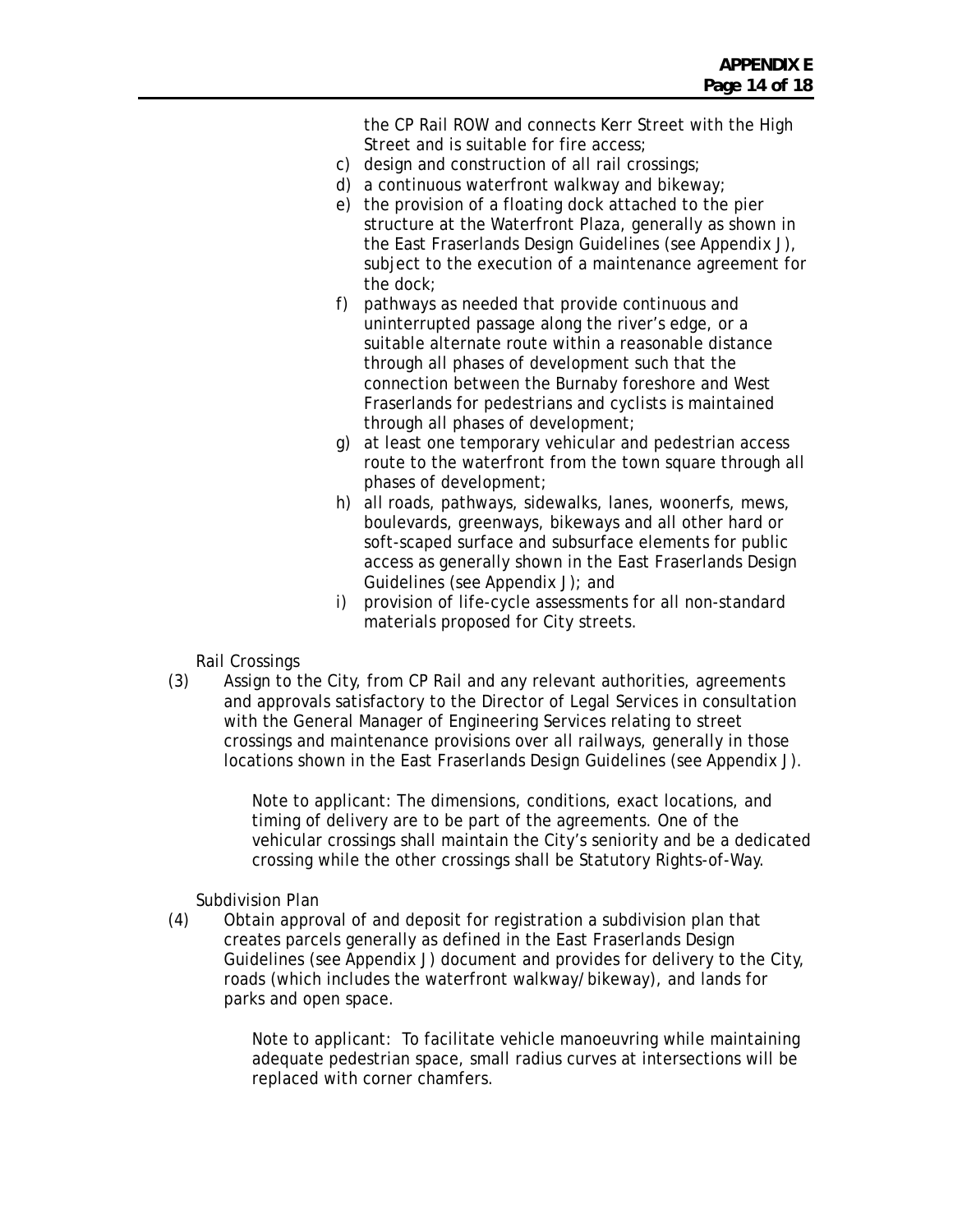Statutory Rights-of-ways

- (5) Execute statutory right-of-way agreements for public access over vehicular passageways traversing parcels, pedestrian mews, and other spaces for public access (refer to the East Fraserlands Design Guidelines – Appendix J) including walkways adjacent to Public Parks:
	- Parcel 29/30, and
	- Parcel 32 between the shoreline park and the leased waterfront walkway.
- (6) Execute blanket surface statutory rights of way for public access over parcels 26, 27, 29/30, 31, 32, 33/34, and 35/36 to provide at least one temporary vehicular and pedestrian access route to the waterfront from the Town Square through all phases of development.

Note to applicant: The SRW area will be reduced and refined when an appropriate alignment has been determined and may be moved and adjusted as needed from time to time to the satisfaction of the General Manager of Engineering Services.

Land for Public Spaces, Roads and Community Centre

(7) Make arrangements to convey to the City such propriety rights in lands to be used for public open spaces, parks, roads, walkways/bikeways and the community centre as considered appropriate by the City Manager.

Conveyance of Closed Roads

(8) Make arrangements to acquire from the City, at a cost to be determined by City Council prior to the enactment of this rezoning, the portions of road as described and adjacent to lands described in Appendix K being that part of Lot 62 (Cromwell Street south from Kent Avenue South).

Release of Agreements

(9) Cause the discharge of SRW GC104773 from all lands encumbered thereby.

Neighbourhood Energy Utility

(10) Make arrangements for appropriate agreements for access to and operation of the Neighbourhood Energy Utility;

Waterfront Access Agreements

(11) Grant statutory rights-of-way for public access over the waterfront parcels 27, 31, 32, and 35/36 for continuous waterfront passage.

Lease of Roads

(12) Make arrangements for the execution of a lease agreement for Kent Avenue South, Hartley Street, Kinross Street, Dudley Street and Cromwell Street to the abutting owners in accordance with Council Resolution of December 12, 2006.

Car-share Agreement

(13) Make arrangements for: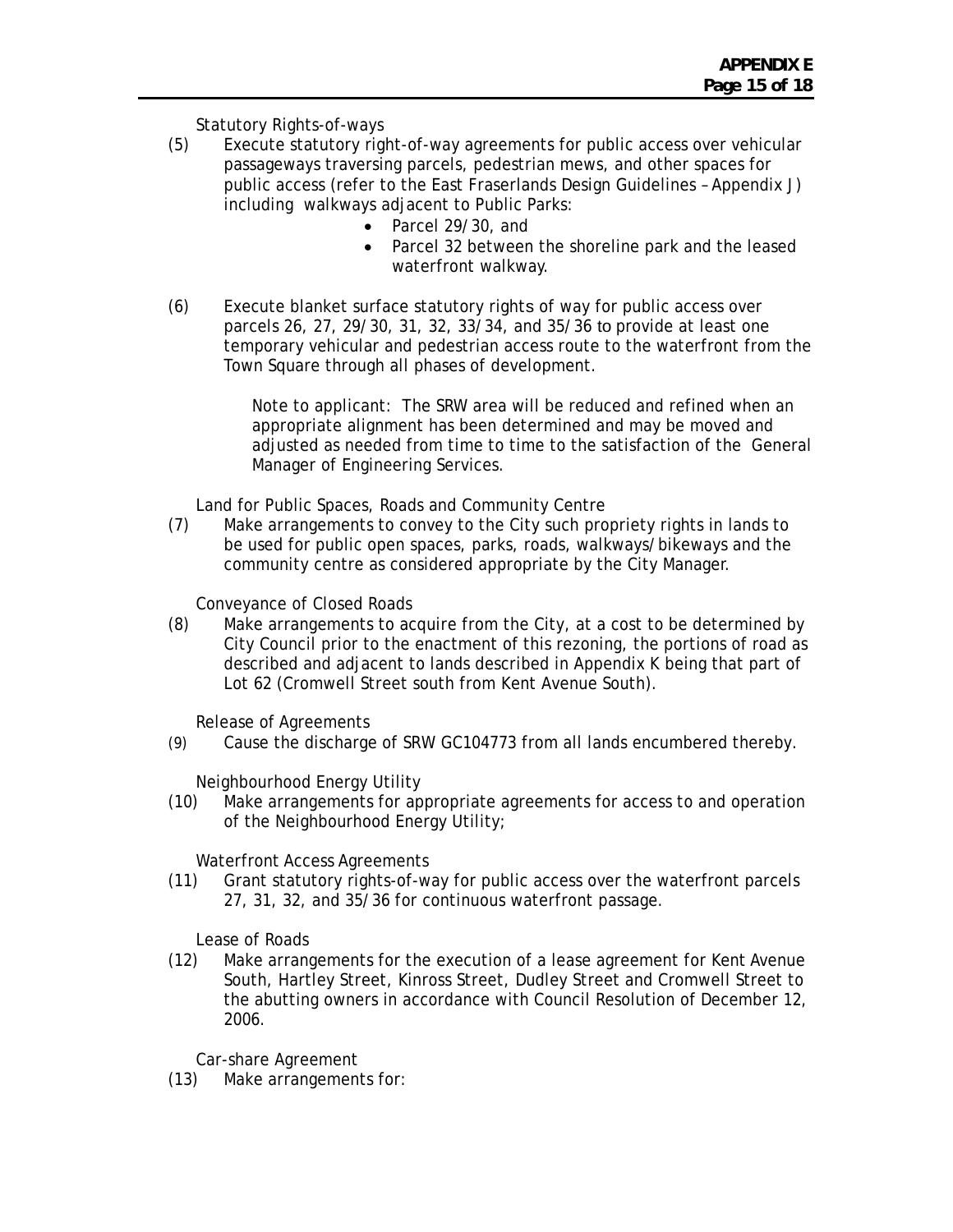- a) the provision, operation, and maintenance of car-share vehicles and the provision and maintenance of parking spaces for use exclusively by such vehicles, with such parking spaces to be in addition to the minimum parking spaces required by the Parking By-law;
- b) designation of visitor or surplus parking spaces which are publicly accessible 24 hours a day (e.g. within visitor parking or outside the building) for future use by carshare vehicles, with such spaces not to be in addition to required parking for residents or visitors; and
- c) car-share vehicles and spaces will be required for multiple residential units, including live-work units and affordable housing units. "Secondary dwelling units" (i.e. secondary suites in a housing unit) will be considered as separate dwelling units for the purpose of calculating the required number of car-share vehicles;

| No. of Dwelling     | <b>Shared Vehicle</b> | <b>Shared Vehicle</b> | Visitor Space to be  |
|---------------------|-----------------------|-----------------------|----------------------|
| Units in            |                       | Parking Space         | Converted for        |
| Development Permit  |                       |                       | <b>Future Shared</b> |
| Application         |                       |                       | Parking Space        |
| 1 - 49              | <b>None</b>           | <b>None</b>           |                      |
| $50 - 149$          |                       |                       |                      |
| $150 - 249$         |                       |                       |                      |
| $250 - 349$         |                       |                       | 3                    |
| Each additional 100 | +0                    | $+0$                  | $+1$                 |
| units or portion    |                       |                       |                      |
| thereof             |                       |                       |                      |

all as outlined in the table below:

### SOCIAL DEVELOPMENT

- (14) Grant to the City options to purchase lots within Parcel 33/34, to be identified by the City, for Affordable Housing programmes. The optioned lots must be sufficient to develop a minimum of 76 family units with a minimum aggregate floor area of 7455 square metres.
- (15) Make arrangements to secure the provision of a 69-space childcare centre in Parcel 31 as part of the community centre.

Note to applicant: The childcare facilities must meet the City's Childcare Design Guidelines and the Childcare Technical Guidelines, as well as regulations under the Community Care Facilities Licensing Act, as such guidelines and regulations are set out at the time the developer submits a Development Permit application therefor.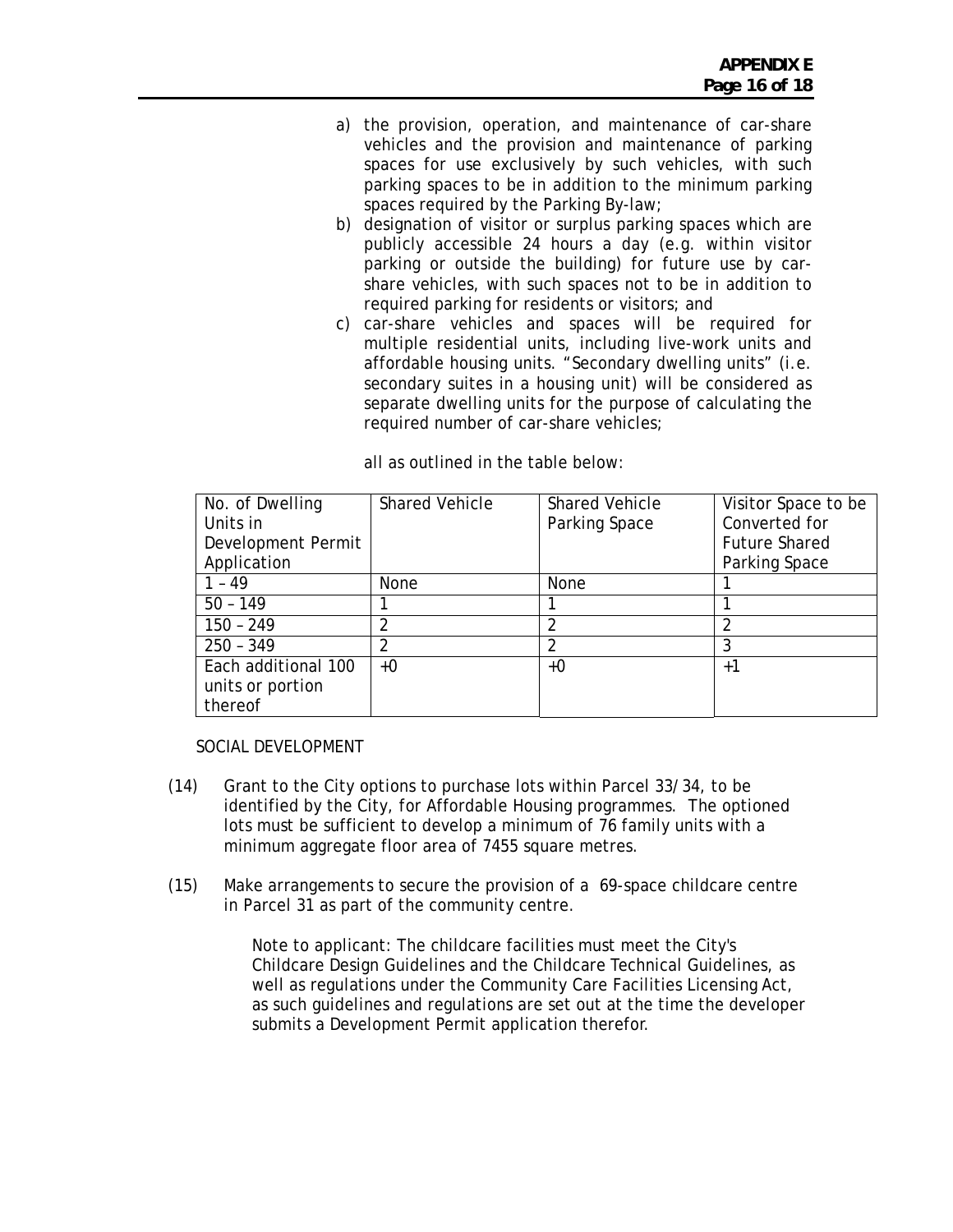### PARKS

- (16) Make arrangements to convey to the City 3.066 ha of land fully constructed as park, to be funded by the developer but supplemented by City contributions as may be approved by Council. The provision of parks should accompany the development of those Parcels as set out below (see East Fraserlands Design Guidelines – Appendix J – for park definitions):
	- a) Neighbourhood Park (with an area of approximately 0.148 ha) – Parcel 29/30;
	- b) Kinross Foreshore Park (inlet to western edge of Area 1) (with an area of approximately 1.505 ha) – Parcel 33/34
	- c) Waterfront Plaza and Promenade and the Lookout Park (inlet to eastern edge of Area 1) (with an area of approximately 1.137 ha) – Parcel 35/36; and
	- d) Land for a Community Centre (with an area of approximately 0.276 ha) - Parcel 31.
- (17) Make arrangements for the development of a Community Centre with a floor area of at least 2790  $m^2$ , and additional floor area for a 69-space child care centre on Parcel 31.

# PUBLIC ART

(18) Make arrangements for the provision of a public art contribution of \$0.95 (in 2008 dollars, to be inflated at the consumer price index for construction costs) per square foot of floorspace (excluding non-market housing), generally in accordance with the approved East Fraserlands preliminary Public Art Plan, such agreement to provide for security in a form and amount satisfactory to the City.

### LIBRARY CONTRIBUTION

(19) Make arrangements for the provision of a library contribution of \$62.75 per East Fraserlands resident (in 2006 dollars, to be inflated at the consumer price index for construction costs) in a series of payments, such agreement to provide for security in a form and amount satisfactory to the City.

# SOILS

- (20) Make arrangements to clean the soils in the roads to residential land use numerical standards for the top 3 meters and commercial land use standards below 3 meters and to the most restrictive standards for marine aquatic life for the groundwater, all as prescribed by the *Environmental Management Act*, or make arrangements for an alternative solution which shall be acceptable to the City Manager in her discretion.
- (21) Make arrangements to clean the soils contamination in the parks to residential land use numerical standards and the groundwater contaminants to the most restrictive standard for marine aquatic life, as prescribed by the *Environmental Management Act* or make arrangements for an